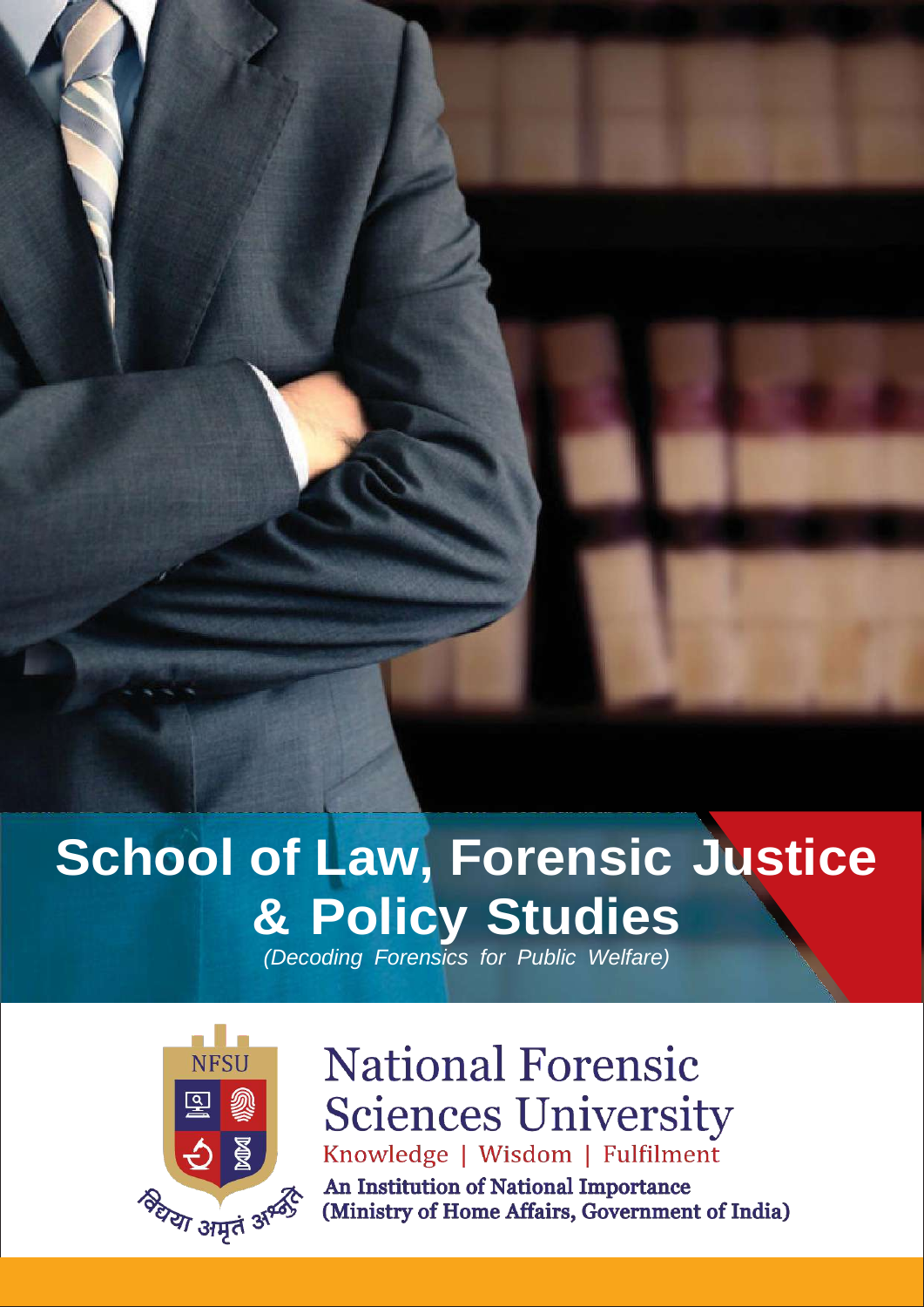## **About the University**

National Forensic Sciences University, the erstwhile Gujarat Forensic Sciences University is the brain child of Government of Gujarat. It was established by the Honorable Prime Minister of India Shri. Narendra Modi ji, then Chief Minister of Gujarat in 2009 with a sole objective of creating professional experts in the field of Forensic sciences. At a juncture of spiking number of crimes involving sophisticated technologies and much evolved modus operandi, there was a need for scientists and technocrats. This has been prudently considered by the Government of Gujarat and the University came into existence as a unique and first of its kind academic institution dedicated to Forensic Sciences across the globe.

The National Forensic Sciences University with the status of an Institution of National Importance is the world's first and only University dedicated to Forensic, behavioral, cyber security, digital forensics, and allied Sciences. It was established by the Government of India through Act, 2020 (32 of 2020) with the objective of fulfilling the acute shortage against the increasing demand for forensic experts in the country and around the world.

## **Vision**

- To fulfill the acute shortage of forensic experts in the country and the world
- To make the world a better and safer place to live
- To carry out research in the area of Forensic Science, Crime Investigation, Security, Behavioral Science and Criminology

## **Mission**

- **Education through investigation**
- To impart high quality education of international standards
- To carry out research in the area of Forensic Science, Crime Investigation, Security, Behavioral Science and Criminology

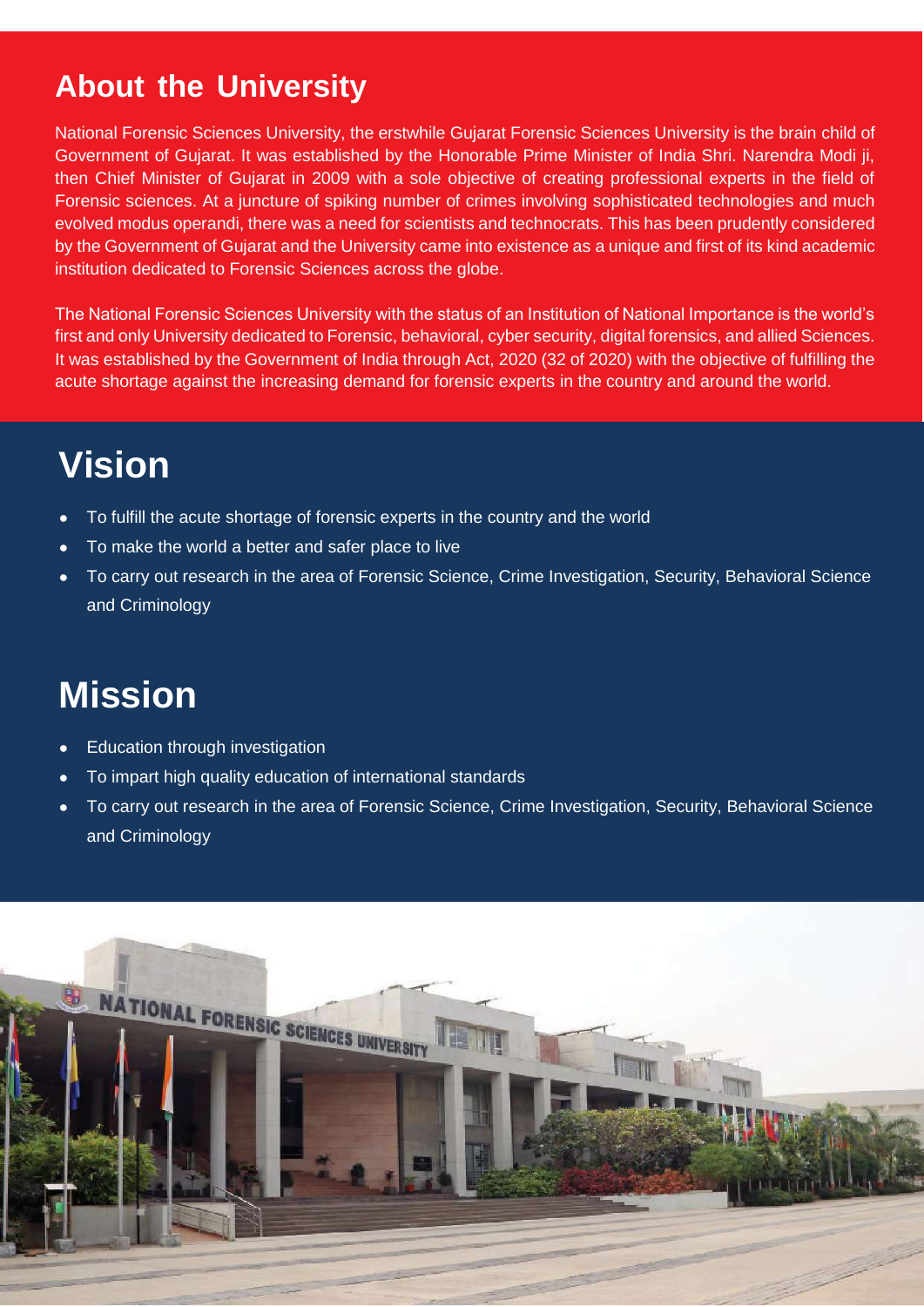### **About the School of Law, Forensic Justice and Policy Studies**

The School of Law, Forensic Justice and Policy Studies was established with the aim of imparting professional education with a special focus of forensic application in all allied areas of law and policy framework**.** The school aspires to be the leading provider of forensic justice understanding to all professionals from different areas of governance including justice administration. Through forensic lenses it focuses on crime prevention, crime reduction, crime mapping, speedy and fair dispensation of justice, thereby contributing to overall welfare of people. The school ultimately envision to produce sound techno-legal experts who can contribute in all areas of governance improving the efficiency leading to peace and happiness among the people through the highest index of Rule of Law and Justice.

#### **Programmes**

- **• B.Sc.; LL.B. (Hons.)** (Five year integrated programme after 10+2)
- **• B.B.A.; LL.B.(Hons.)** (Five year integrated programme after 10+2)
- **• LL.B. (Hons.)** (Three year programme after graduation)
- **• LL.M. in Cyber Law and Cyber Crime Investigation** (One year programme after three year LL.B or five year integrated law programme)
- **• LL.M. in Criminal Law and Criminal Justice Administration** (One year programme after three year LL.B or five year integrated law programme)
- **• Post Graduate Diploma in Cyber Law** (One year programme after graduation)

#### **Unique Features**

- Innovative curriculum design with perfect blend of theory, practice and clinical exposure
- Nurturing by professionals and practitioners from core expertise area
- Exclusive advanced laboratory facility for better understanding of forensic application
- Learning through simulations
- Exclusive clinical design for all programmes to facilitate experiential learning
- Classroom learning through discourse and reflective pedagogy
- Limited intake of students with individual focus and mentoring
- Career counselling and design of development graph of each student
- Teaching pedagogy is designed to advance professionals in forensic justice and policy making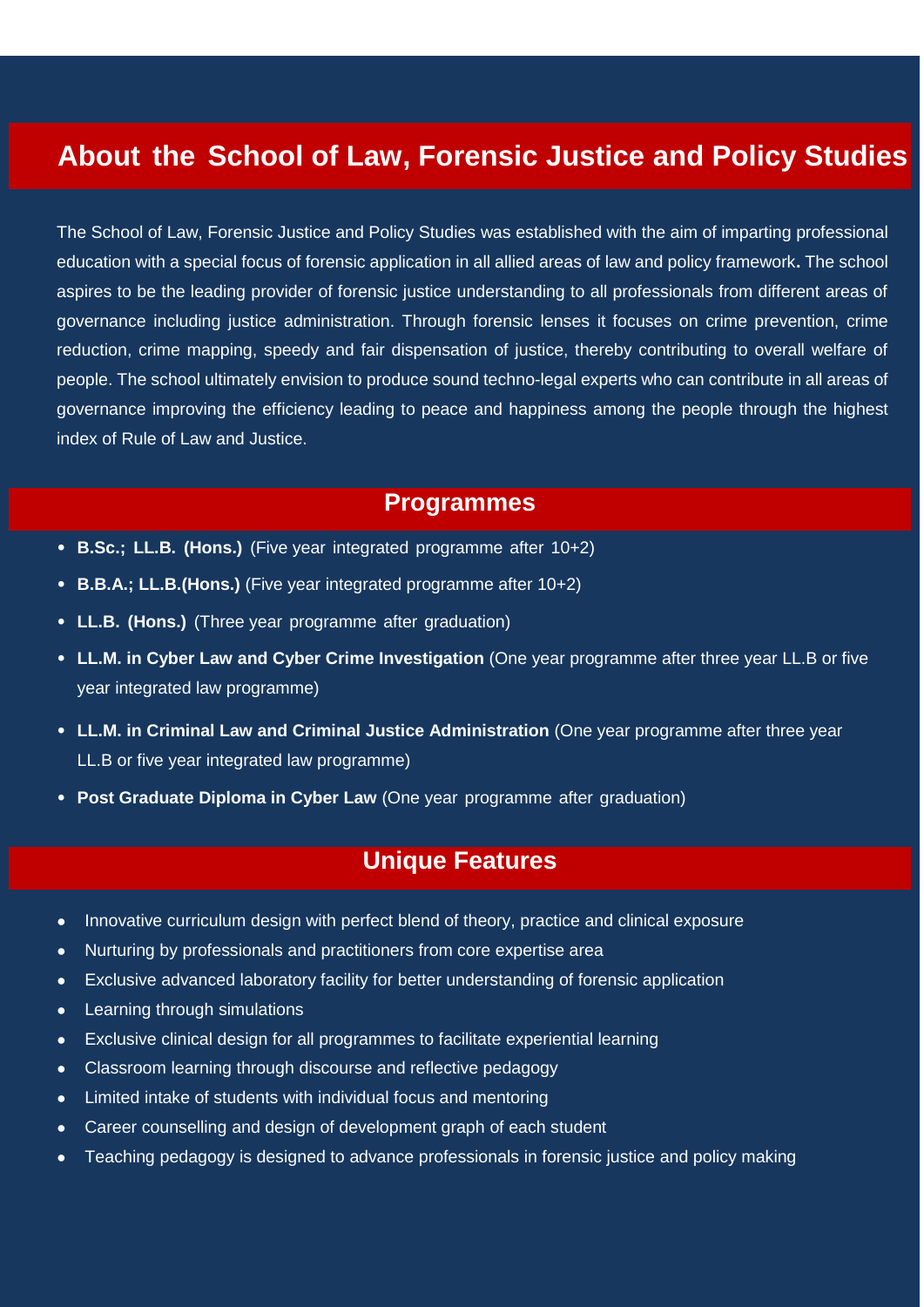# **B.Sc.; LL.B. (Hons.)**

### **(Gandhinagar Campus)**

#### FIVE YEAR INTEGRATED PROGRAMME WITH SPECIAL **FOCUS ON DATA SCIENCE AND LAW**

B.Sc.; LL.B. (Hons.) is India's first five-year integrated programme with special focus on Data Science and Law and it is one of the first of its kind five-year integrated programme designed to train future technology proficient lawyers who can contribute immensely in technology driven world. This programme aims at integrating data analytics in legal research and practice by employing machine learning, natural language processing, and other state-of-the-art data science methodologies in research across a range of disciplines including studies of crime, consumer bankruptcies, comparative competition law and comparative judicial decisions. Students benefit from comparative study of knowledge and practices in the classroom and through high end laboratories and other experiential learning opportunities.

#### **Why to study this programme?**

To discover an array of courses, how artificial intelligence is disrupting and influencing the study of nearly every area of the law: antitrust, business, criminal justice, cyber security, human rights, intellectual property, international law, legal history, securities regulation, social policy, and many more. The programme offers the futuristic cognitive aptitude for law and technology, providing students with opportunities to learn about various sectors within legal tech and the legal services market as a whole through on-campus and offcampus opportunities that draw on the expertise of academics, technocrats, scientists and industry professionals, leveraging the robust University network and industry contacts.

#### **Total Seats - 40**

#### **Eligibility**

Eligibility Criteria for candidates seeking admission in the First Year of five-year integrated B.Sc..; LL.B. (Hons.) Programme under the School of Law, Forensic Justice and Policy Studies, NFSU

- Candidate has to qualify CLAT exam and admission is based on merit list of CLAT Score of the admission year; and
- Passed Intermediate/Higher Secondary Board Exam (10+2) in Science Stream or Commerce/Arts Stream with Mathematics or Statistics subject with 50% marks or equivalent (45% or equivalent marks for SC/ST and PWD category)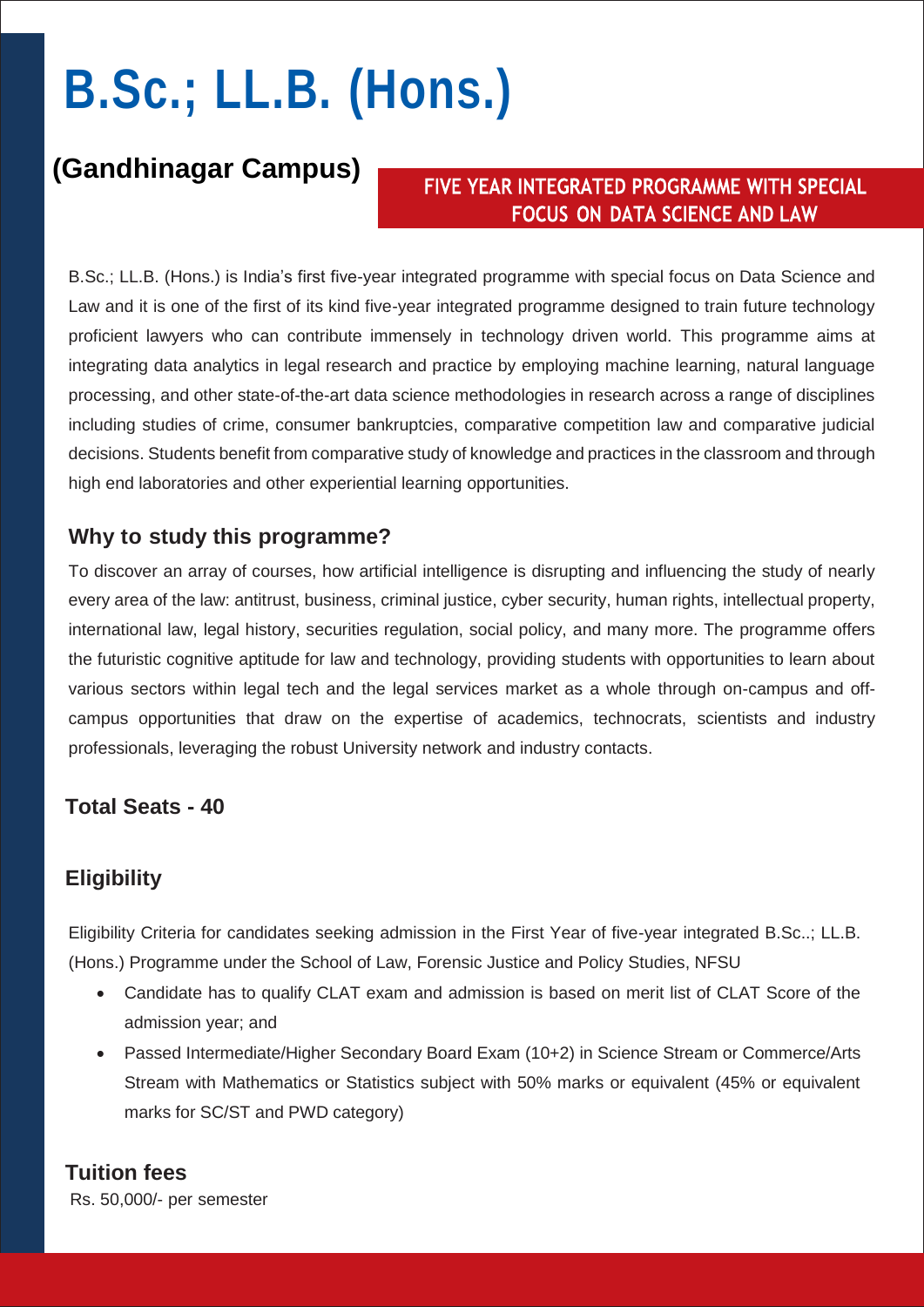## **Programme Outline\* - B.Sc.; LL.B. (Hons.)**

#### **Semester I**

- Legal Methods
- Law of Tort and Consumer Protection Laws
- Law and Literature
- Fundamentals of Computer Organization & Embedded **Systems**
- Basic Programming Concepts using C
- Discrete Mathematics

#### **Semester IV**

- Criminal Procedure Code, Juvenile Justice Act
- Constitutional Law II
- Law of Contract II
- Family Law II
- Computer Network and **Security**
- Data Warehousing and Data Mining

#### **Semester II**

- Legal Language and Writing
- **Law and Society**
- Jurisprudence
- Object Oriented Programming using C++
- Relational Database Management System
- **Statistics**

#### **Semester III**

- **Law of Crimes I**
- Constitutional Law I
- **Law of Contract I**
- Family Law I
- Web Programming
- **OS Concepts**

#### **Semester V**

- Company Law Code of Civil Procedure
- Code
- Law of Evidence
- Intellectual Property Law  $\blacksquare$  Elective – I R Progamming
- Programming in Python Elective – II
	- Image Processing & Biometrics Technology

### **Semester VI**

- Property Law **Alternative Dispute**
- **Resolution**
- Law of Taxation
- Cyber Law
- Elective III Cyber Security AI & Machine Learning
- Project based on Data Analytics

#### **Semester VII**

- Honors Course I
- Honors Course II
- AI and Law
- Public International Law
- Interpretation of Statutes and Judicial Process
- Labour Law I

#### **Semester X**

- Elective Course II
- Elective Course III
- Elective Course IV
- Elective Course V
- 
- Moot Court, Internships and Legal Aid

**Semester VIII**

- Honors Course III
- Honors Course IV
- Forensic Science and Law
- Drafting, Pleading,
- **Conveyancing**
- Elective Course I
- Labour Law II

#### **Semester IX**

- **Honors Course V**
- Honors Course VI
- **Honors Course VII**
- Honors Course VIII
- Professional Ethics and Bar-Bench Relations
- Foreign Language

- 
- 
- Elective Course VI
- 

- 
- Big Data Analytics Using Hadoop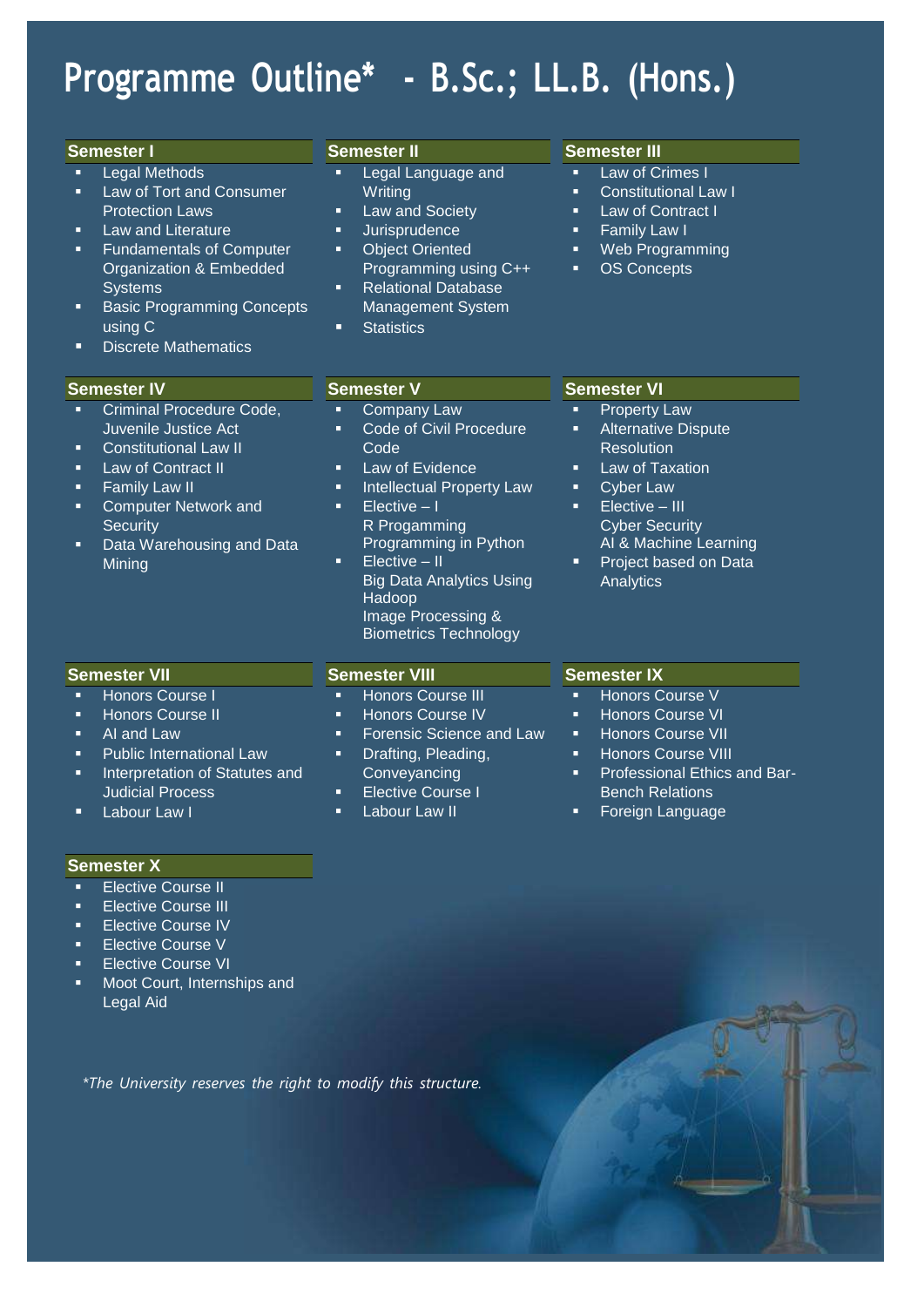# **B.B.A.; LL.B. (Hons.)**

## **(Delhi Campus)**

#### FIVE YEAR INTEGRATED PROGRAMMEWITH SPECIAL **FOCUS ON CORPORATE FORENSICS**

B.B.A.; LL.B. (Hons.) is a specialized programme focused on the study and identification of key concepts in corporate law and the field of management education. The course is aimed at analyzing a situation and collaborate effectively with issues of corporate forensics. It is to enhance communication by engaging in a persuasive style, and demonstrate oral advocacy skills. The specialized programme further aims to recognize, evaluate and resolve ethical dilemmas in legal and other professions. The study of this course shall help the students employ appropriate legal analysis by reasoning and problem-solving skills to solve complex corporate governance issues.

#### **Why to study this programme?**

This is a premier programme fostering excellence in legal learning and business administration with a multidisciplinary approach at the world's only forensic sciences university with an aim to decode forensic for public welfare. The thrust of the programme is on Business Administration and Law where students will blend statistical methods, business decisions and communications with Law to equip them for one of the most in demand and lucrative careers in the world.

B.B.A.; LL.B.(Hons.) programme at the School of Law, Forensic Justice & Policy Studies will provide education for students in the principles and practices of law, that facilitate creation of a new generation of empowered lawyers. The curriculum benefits from the forensic and investigative science expertise at NFSU, offering opportunity with dual expertise to find better ways to use both domains, viz business administration, including marketing, finance, human resource management, international business, and the policy studies, including corporate laws in the field of corporate governance, banking, investment, insurance, competition and acquisition & mergers, etc., thereby facilitating a truly multidisciplinary approach to legal learning.

#### **Total Seats - 40**

#### **Eligibility**

Eligibility Criteria for candidates seeking admission in the First Year of five-year integrated B.B.A.; LL.B. (Hons.) Programme under the School of Law, Forensic Justice and Policy Studies, NFSU

- Candidate has to qualify CLAT exam and admission is based on merit list of CLAT Score of the admission year; and
- Passed Intermediate/Higher Secondary Board Exam (10+2) from any Stream with 50% marks or equivalent (45 % or equivalent marks for SC/ST and PWD category).

**Tuition fees**  Rs. 50,000/- per semester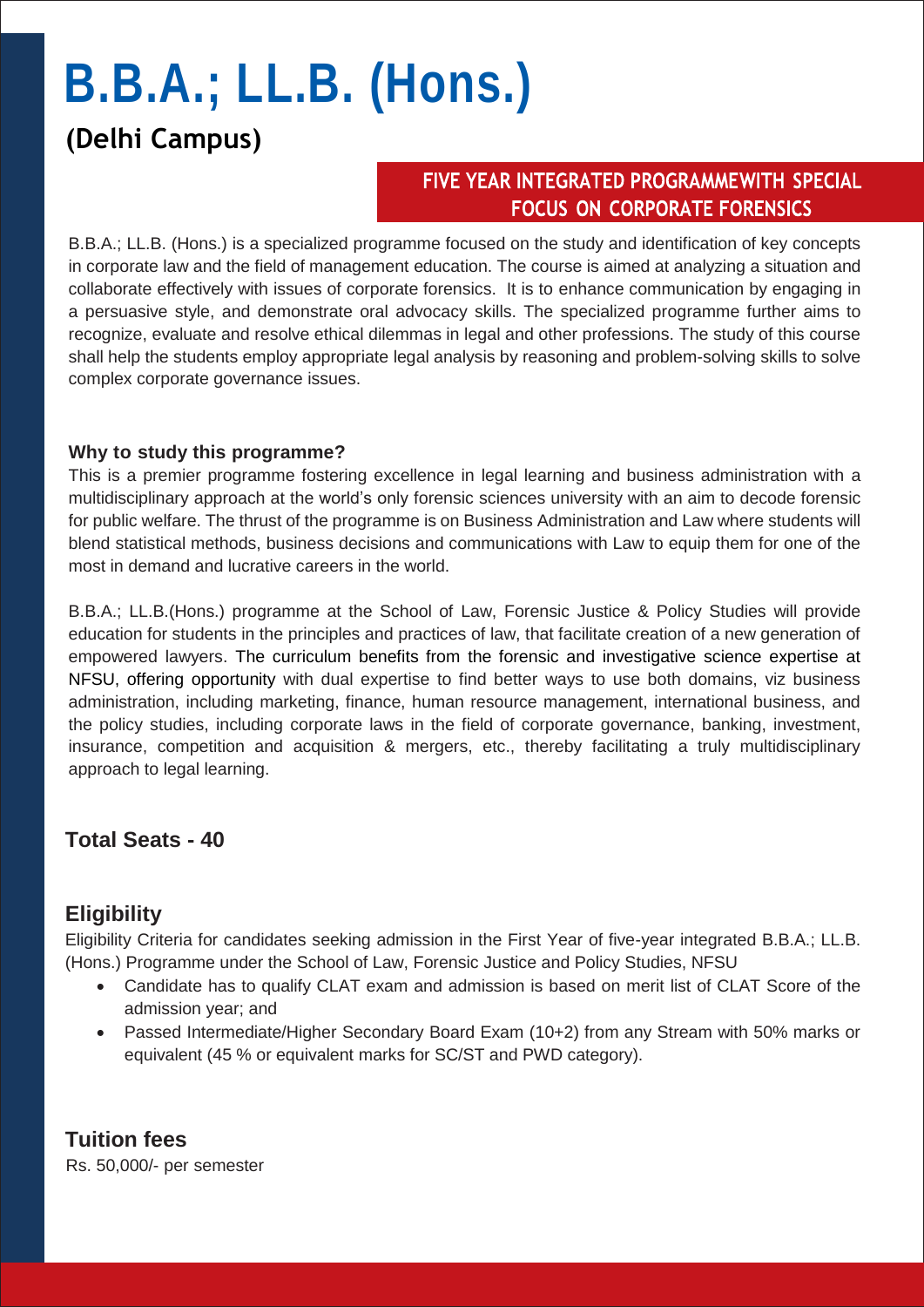## **Programme Outline\* - B.B.A; LL.B. (Hons.)**

#### **Semester I**

- Legal Methods
- Law of Tort and Consumer Protection Laws
- Law and Literature
- Economics
- **Business Statistics**
- **Principles of Management**

#### **Semester IV**

- Criminal Procedure Code, Juvenile Justice Act
- Constitutional Law II
- Law of Contract II
- Family Law II
- Advanced and Forensic **Accounting**
- Business Environments

#### **Semester VII**

- Honors Course I
- Honors Course II
- AI and Law
- Public International Law
- Interpretation of Statutes and Judicial Process
- Labour Law I

#### **Semester II**

- Legal Language and **Writing**
- Law and Society
- **Jurisprudence**
- Managerial Economics
- Financial Management **•** Organizational Behavior and Human Resource **Management**

#### **Semester V**

- Company Law
- Code of Civil Procedure
- Law of Evidence
- Intellectual Property Law Business Policy and
- Strategic Management Management Control and Information Systems

#### **Semester VIII**

- Honors Course III
- **Honors Course IV**
- Forensic Science and Law
- Drafting, Pleading, **Conveyancing**
- Elective Course I
- Labour Law II

#### **Semester III**

- Law of Crimes I
- Constitutional Law I
- Law of Contract I
- Family Law I
- **Principles of Accounting** Marketing Management
- 
- **Semester VI**  Property Law
- Alternative Dispute **Resolution**
- Law of Taxation
- **Cyber Law**
- Corporate Governance and Business Ethics
- Leadership and Entrepreneurship

#### **Semester IX**

- Honors Course V
- Honors Course VI
- Honors Course VII
- Honors Course VIII
- Professional Ethics and Bar Bench Relations
- **Foreign Language**

#### **Semester X**

- Elective Course II
- Elective Course III
- Elective Course IV
- Elective Course V
- Elective Course VI
- Moot Court, Internships and Legal Aid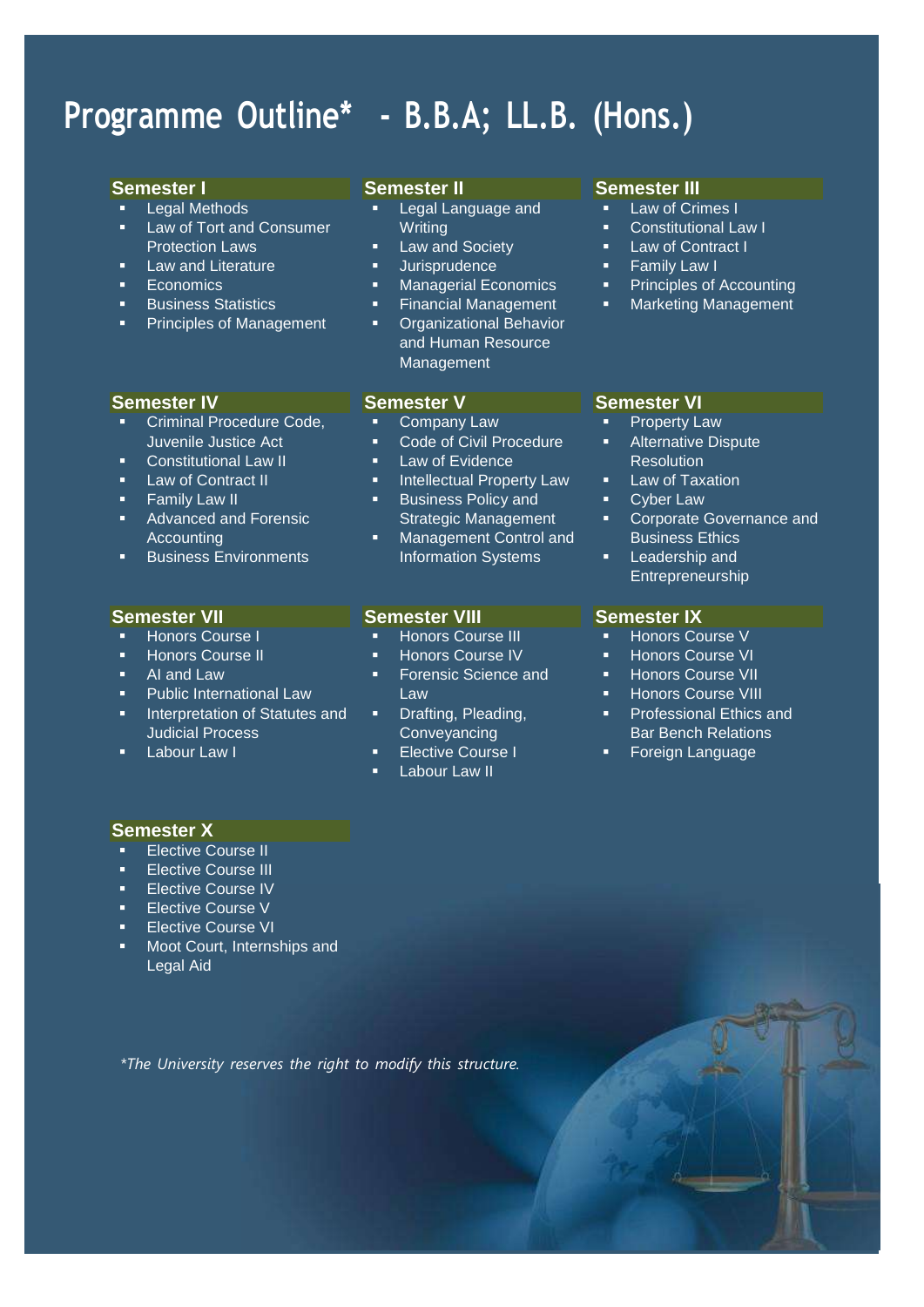# **LL.B. (Hons.)**

### **(Gandhinagar Campus)**

#### THREE YEAR PROGRAMME WITH SPECIAL FOCUS ON **FORENSIC JUSTICE**

This is a highly advanced and specialized law programme with a specific focus on forensic justice, ethics and professionalism. This is an extensive case study based programme offering practice ready experiences through exhaustive clinical experience and internships, guided by accomplished lawyers, policy makers and distinguished legal professionals.

#### **Why to study this programme?**

This is premier programme fostering excellence in legal learning and research with multidisciplinary approach at world's first University dedicated to the study of forensic science and allied studies. It works with the aim of decode forensic for public welfare. Recent developments have demonstrated that a solid grounding in the scientific method and forensic evidence is critical for lawyers and justice professionals. The School of Law, Forensic Justice and Policy Studies is proud to be a pioneer in the criminal justice field by offering the country's first and only graduate law programme with forensic justice specialization. The curriculum benefits from the forensic and investigative science expertise at NFSU, offering opportunity to students to combine breadth (that is, exposure to a wide range of forensic methods) with depth (the opportunity to conduct original, independent research in a narrower area of interest). The programme curriculum offers flexible, practical and application-based pedagogy to develop expertise and skills.

#### **Total Seats - 40**

#### **Eligibility**

Eligibility Criteria for candidates seeking admission in the three year LL.B. (Hons.) Programme under the School of Law, Forensic Justice and Policy Studies, NFSU

- Marks obtained in Bachelor's degree in any discipline from a recognized university with minimum 45% marks in aggregate. (40% or equivalent marks for SC/ST and PWD category)
- Admission shall be undertaken on the basis of the rank obtained by the candidates in the All-India Entrance Examination conducted by School of Law, Forensic Justice and Policy Studies, National Forensic Sciences University

#### **Tuition fees**

Rs. 50,000/- per semester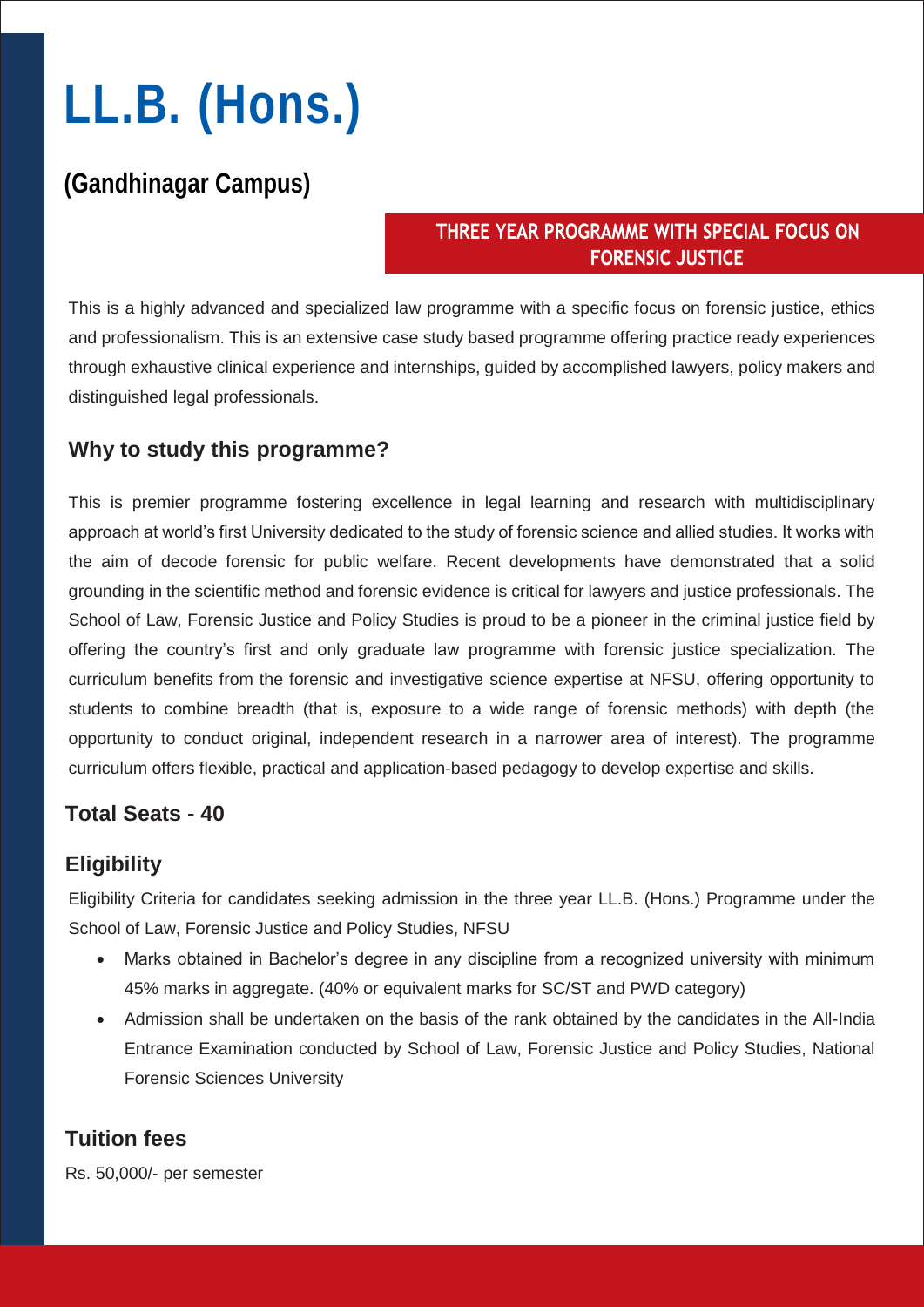## **Programme Outline\* - LL.B. (Hons.)**

#### **Semester I**

- **Legal Methods**
- **Law of Tort and Consumer** Protection Laws
- **Law of Crimes**
- **General Principles of Contract**
- **Jurisprudence**

#### **Semester II**

- **Constitutional Law I**
- **Code of Criminal Procedure and** Juvenile Justice Act
- **Law of Specific Contract**
- **E** Legal Language and Writing
- **Family Law I**

#### **Semester III**

- **Constitutional Law II**
- **Family Law II**
- **Law of Evidence**
- **Public International Law**
- **Labour Law I**

#### **Semester IV**

- **Administrative Law**
- **Property Law**
- **Code of Civil Procedure**
- **Interpretation of Statutes**
- **Labour Law II**

| <b>Semester V</b>                | <b>Semester VI</b>             |
|----------------------------------|--------------------------------|
| • Alternative Dispute Resolution | <b>Environment Law</b><br>п    |
| Intellectual Property Law<br>п,  | • Professional Ethics and Bar- |
| <b>Law of Taxation</b><br>Æ7     | <b>Bench Relations</b>         |
| • Forensic Science and Law       | Drafting, Pleading &<br>О      |
| • Human Rights Law               | Conveyancing                   |
|                                  | <b>Cyber Law</b><br>о          |

**EXEC** Artificial Intelligence and Law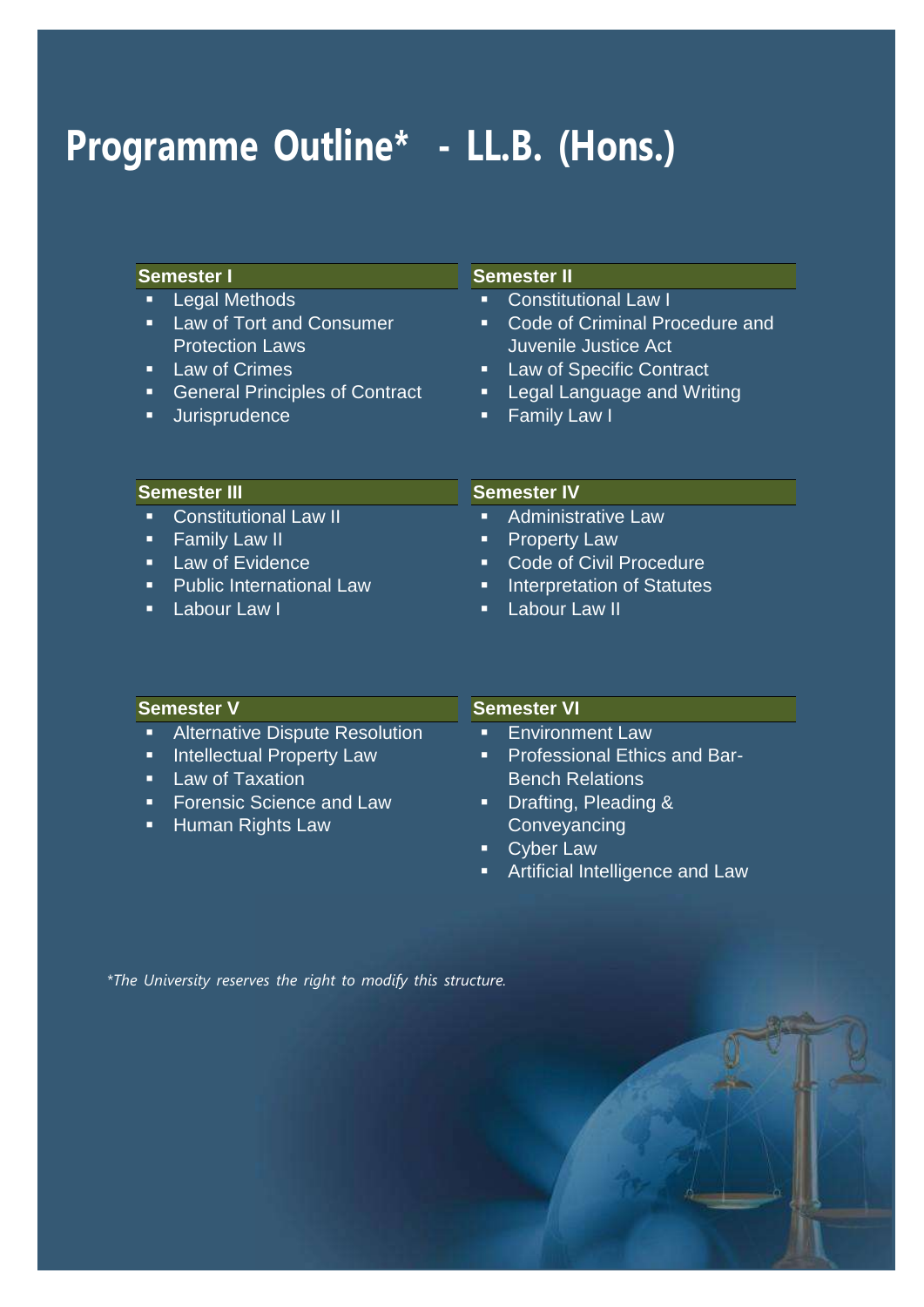## **LL.M. in Cyber Law and Cyber Crime Investigation**

**(Gandhinagar Campus)**

#### ONE YEAR PROGRAMME WITH SPECIALIZATION IN CYBER **LAW AND CYBER CRIME INVESTIGATION**

This programme covers all the cutting-edge topics under cyber laws and forensics. Students will be able to comprehend and function in the fields of internet-enabled online trade and analyze the consequences of online social interactions and behavior. This Course will cover interdisciplinary subjects like cyber space technology, social issues, commerce and cyber space, digital forensic etc. The programme focuses emerging cyber-crimes and examine how new technologies and their implementations are intertwined with the existing laws, policy trends, and realistic applications of cyber laws and forensics. Post this programme, students will play key roles in policy-making, law enforcement and the advancement of business and social policies which harness information technology capabilities.

#### **Objectives:**

- To identify the emerging cyber laws, cybercrime and cyber security trends and jurisprudence impacting cyberspace in today's scenario.
- To study emerging legal, policy and regulatory issues pertaining to cyberspace and cybercrimes.
- To examine the privacy issues in realm of cyber technology and cyber regulation.
- To enable the students to appreciate, evaluate and interpret the judicial decisions with reference to the Information Technology Act and other laws associated with cyberspace.
- To provide vivid knowledge about different types of digital forensics such as mobile device forensics, network forensics, cloud based forensics etc.

#### **Total Seats - 20**

#### **Eligibility**

Eligibility Criteria for candidates seeking admission in the LL.M. Programme under the Center for Post Graduate Legal Studies, School of Law, Forensic Justice and Policy Studies, NFSU

- Candidate has to qualify PG CLAT exam of the admission year and admission is based on merit list of PG CLAT Score of the admission year; and
- Passed three year LL.B. programme after graduation or five year integrated law programme with 50% marks in aggregate or equivalent.

#### **Tuition fees**

Rs. 50,000/- per semester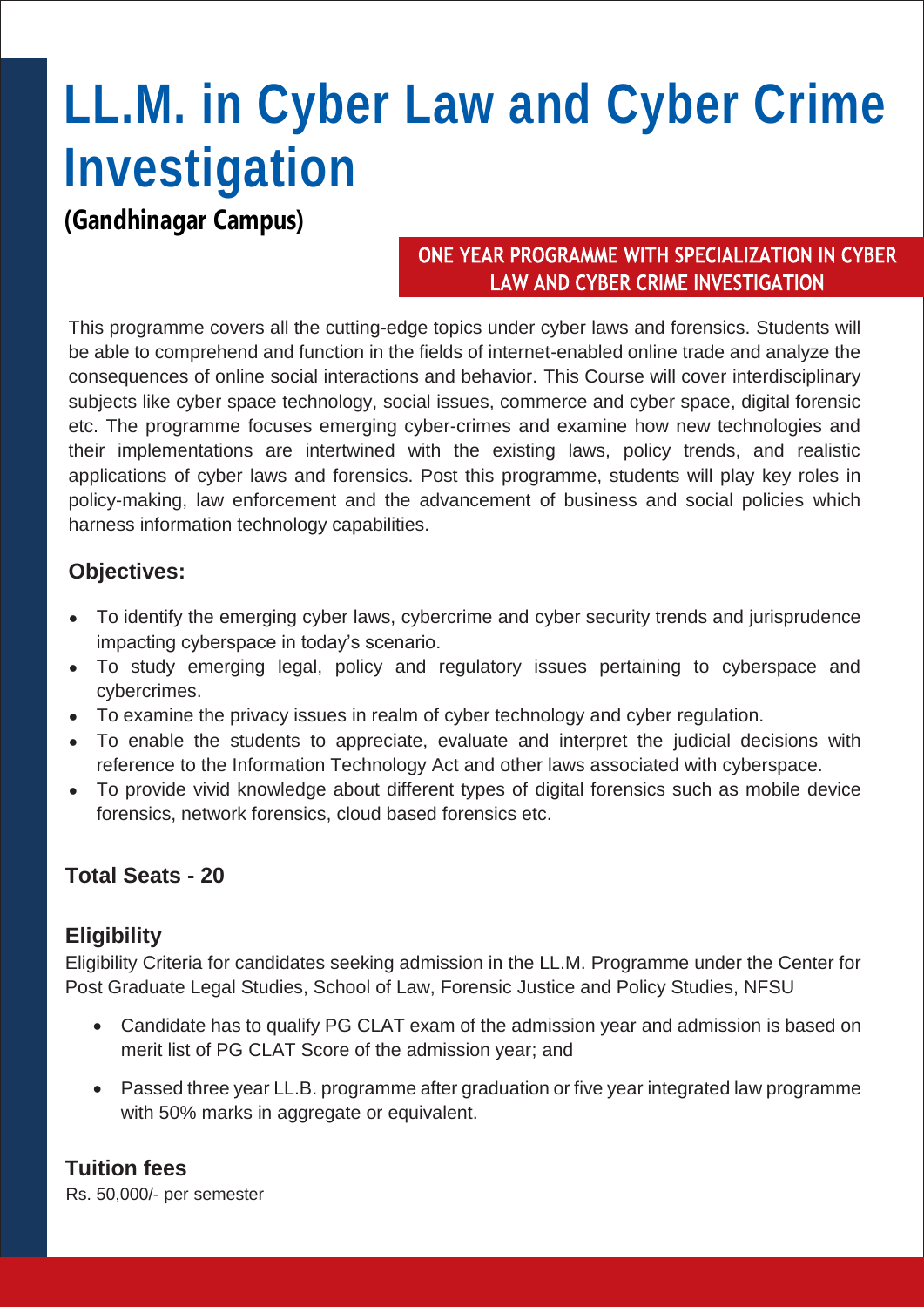## **LL.M. in Criminal Law and Criminal Justice Administration**

### **(Delhi Campus)**

#### ONE YEAR PROGRAMME WITH SPECIALIZATION IN CRIMINAL LAW AND CRIMINAL JUSTICE ADMINISTRATION

The one-year LL.M. course in Criminal Law and Criminal Justice Administration will focus on Principles of Criminal Law, Theories of Crime and Punishment, Forensic Evidence, Financial Crimes, Transnational Crimes and Criminal Justice Administration, including Research Methodology. Recent developments in the field of science and technology have demonstrated that solid grounding in forensic jurisprudence is need of the time for defense lawyers and Criminal Justice Functionaries. Therefore, the programme is framed in such a manner that it will be give deep insight about various aspects of forensic science.

Knowledge gained during the course will equip the students with the skills required for formulating the Legislative and Administrative Guidelines, Rules, Regulations and other related legal documents for the prevention and control of crime. The teaching based on the curricula will gain benefit of the expertise of NFSU offering opportunity to students to combine breadth (that is, exposure to a wide range of forensic methods) with depth (the opportunity to conduct original, independent research in a narrower area of interest). The programme curriculum offers flexible, practical and applicationbased pedagogy to develop expertise and skills.

#### **Objectives:**

- To develop critical understanding about the principles of criminal law, forensic evidence and its importance for forensic justice.
- To strengthen the research capabilities and develop critical eye for practical understanding of criminal law and Criminal Justice System.
- To offer deeper insights to the students about various roles and responsibilities of Criminal Justice System in prevention and control of crime.
- To provide the practical exposure to the students about the various practical aspects of Criminal Law and Criminal Justice system.

#### **Total Seats - 20**

#### **Eligibility**

Eligibility Criteria for candidates seeking admission in the LL.M. Programme under the Center for Post Graduate Legal Studies, School of Law, Forensic Justice and Policy Studies, NFSU

- Candidate has to qualify PG CLAT exam of the admission year and admission is based on merit list of PG CLAT Score of the admission year; and
- Passed three year LL.B. programme after graduation or five year integrated law programme with 50% marks in aggregate or equivalent.

#### **Tuition fees**

Rs. 50,000/- per semester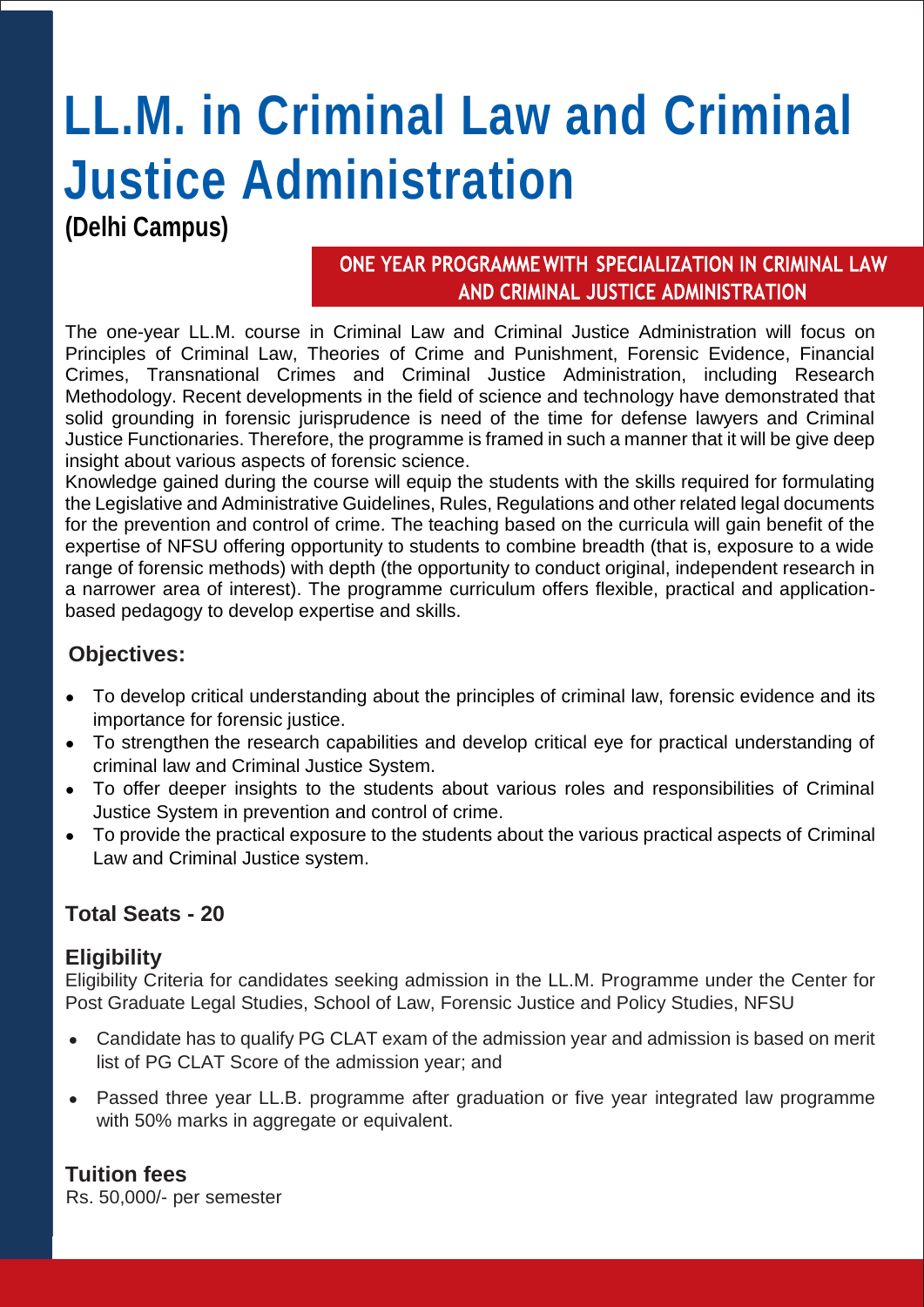## **Programme Outline\* - LL.M. (Cyber Law and Cyber Crime Investigation)**

#### **Semester I**

- **Comparative Public Law**
- **Research Methods and Legal Writing**
- **Law and Justice in Globalizing World**
- Cyber Technology and Cyber Crime
- **Introduction to Cyber laws and other** Laws
- Internship

#### **Semester II**

- Auditing, Risk Management and Financial Fraud Investigation
- Digital Forensics
- **Cyber Space Technology: Constitutional** and IPR Issues
- **Mobile and Network Forensics**/ Multimedia Forensics
- **Internship**
- **Dissertation**

*\*The University reserves the right to modify this structure.*

## **Programme Outline\* - LL.M. (Criminal Law and Criminal Justice Administration)**

#### **Semester I**

- **Comparative Public Law**
- **Research Methods and Legal Writing**
- **Law and Justice in Globalizing World**
- **Criminal Justice System**
- **Theories and Principles of Criminal Law**
- Internship

#### **Semester II**

- Forensic Justice
- Criminal Justice System and Human **Rights**
- Victimology and Restorative Justice
- **Financial Crimes/ Transactional Crimes**
- **Internship**
- **Dissertation**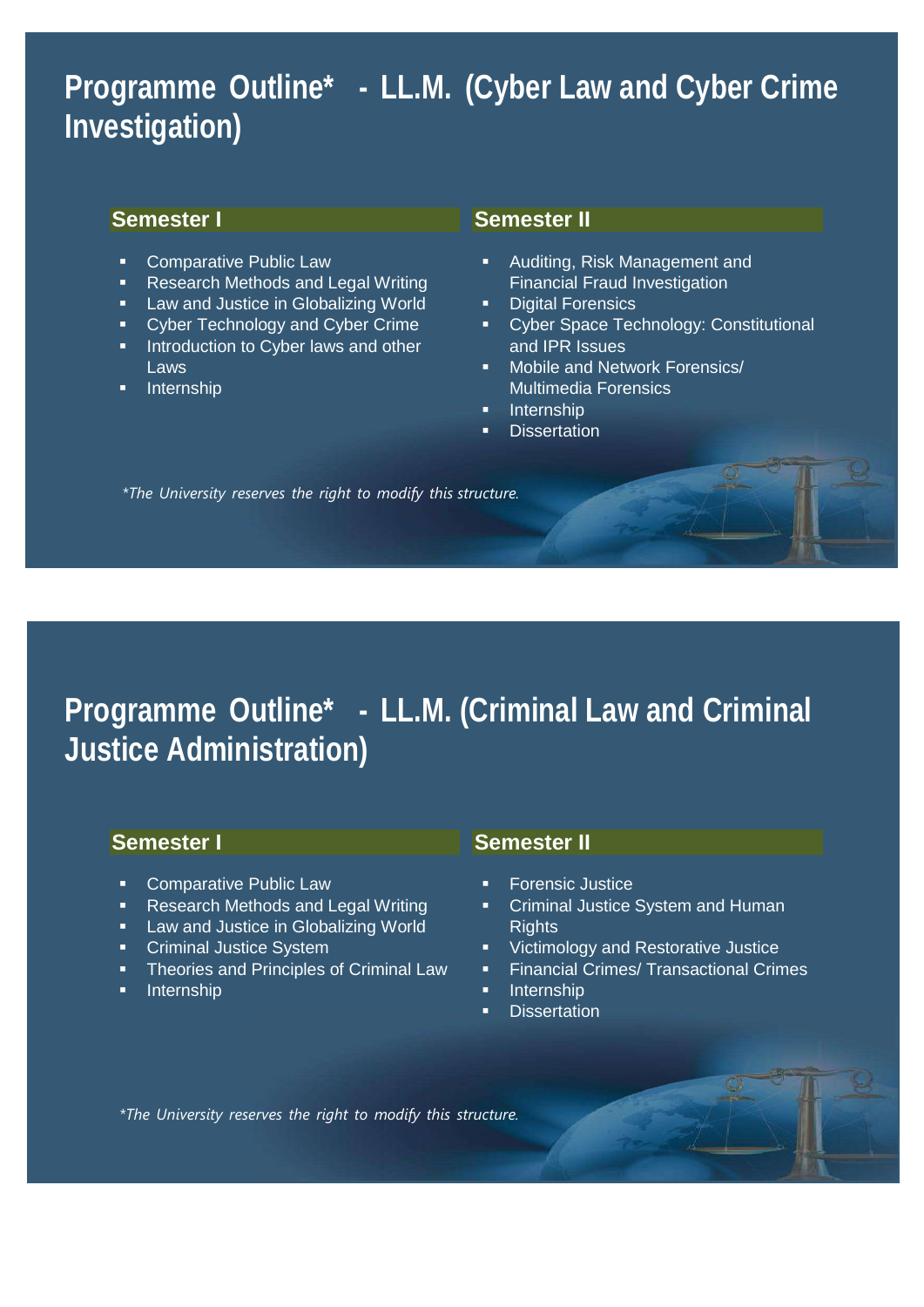## **Post Graduate Diploma in Cyber Laws**

### **(Gandhinagar Campus)**

#### ONE YEAR DIPLOMA WITH SPECIAL FOCUS ON **CYBER LAWS**

With the advancement of Information Communication Technology and the good amount of knowledge shared through internet has encouraged the techno savvy young generation to indulge in cyber-crime. This Cyber Space and its IT infrastructure are very much vulnerable to a wide range of risk stemming from both physical and cyber threats and hazards. As the cyber-crime is borderless and very delegate to handle, it needs special tools and technology in-order to prevent different types of Cyber-attacks and gather digital evidence without any kind of damage. For the admissibility of the evidence in the court, the evidence must be preserved and handled to ensure that it hasn't been changed. Apart from this the rise and evolution of social media has changed the definition of communication and social interaction. Due to the anonymous nature of the Internet, it is possible to engage into a variety of criminal activities with impunity and people with intelligence, have been grossly misusing this aspect of the Internet to perpetuate criminal activities in cyberspace. Hence there is a need for cyber laws. This course will allow the participants to get a vivid knowledge of how crime is committed in the cyber world, the manner in which these crimes are being investigated including evidence collection and examination of the evidences and the laws pertaining to such crimes, handling evidences, maintaining the chain of custody and presenting the facts and findings in the court.

#### **Objectives**

- This course will look at the emerging legal, policy and regulatory issues pertaining to cyberspace and cybercrimes.
- To cover all the topics from fundamental knowledge of Information Technology and computer architecture so that the participant can use to understand various aspects of working of a computer.
- To identify the emerging cyber laws, cybercrime & cyber security trends and jurisprudence impacting cyberspace in today's scenario.
- To enable the participants, appreciate, evaluate and interpret the case laws with reference to the IT Act and other Laws associated with the cyberspace.
- To provide vivid knowledge about different types of Digital Forensics such as mobile device forensics, network forensics, cloud based forensics etc., including the standard operating procedures for IO's which will be useful in investigating real-time cases pertaining to cybercrime.
- To provide knowledge related to auditing of computer systems, managing and mitigating risk situations in the organization and techniques for investigating financial frauds.

#### **Special Features**

- Focus on practical inputs
- Classes at flexible timings
- Lecture by experts from the industry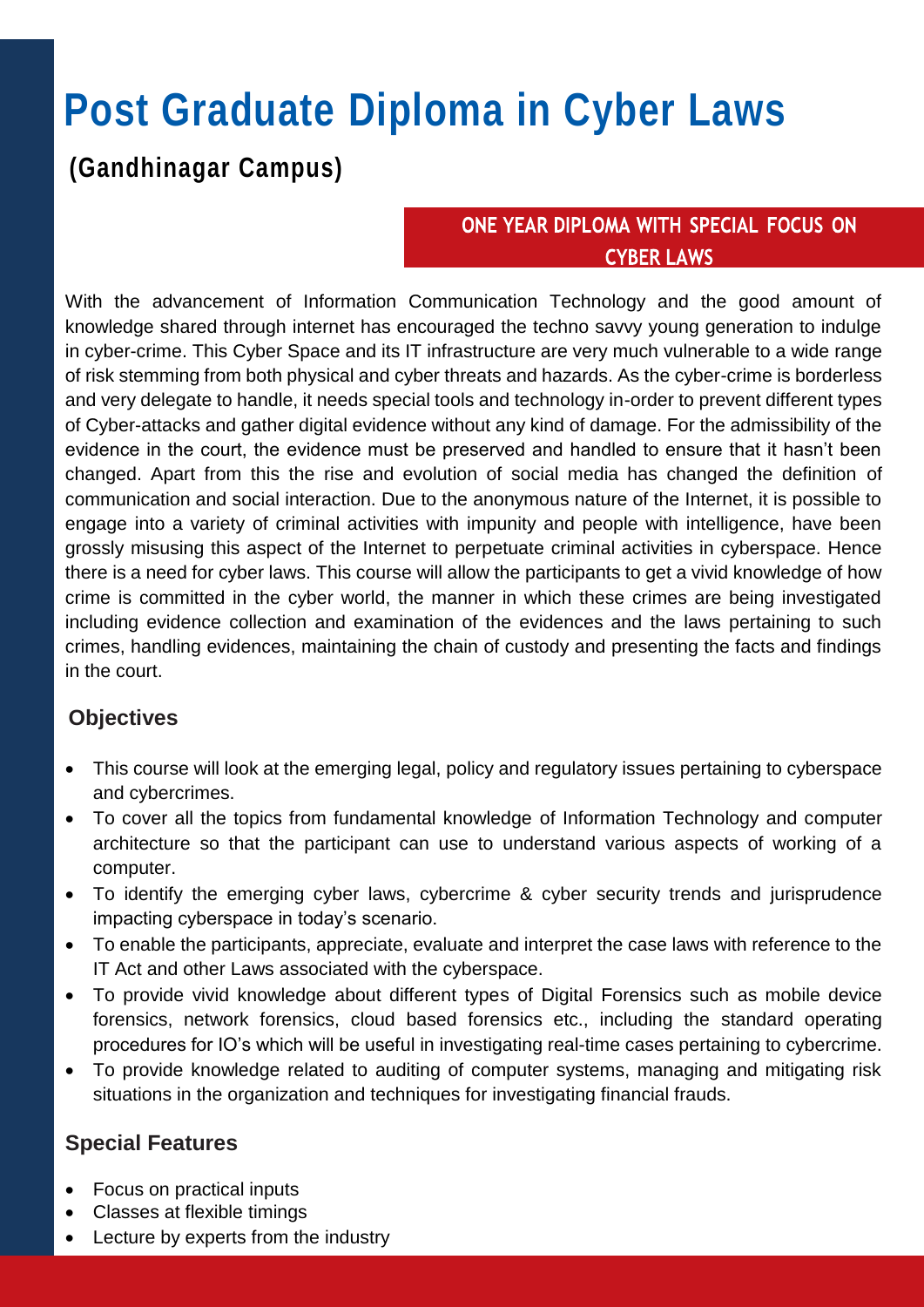#### **Total Seats-20**

#### **Eligibility**

Eligibility Criteria for candidates seeking admission in the PGDCL under the School of Law, Forensic Justice and Policy Studies, NFSU

 Graduate degree from any discipline with minimum 50% for General/OBC(NCL)/EWS category candidates, and 45% for SC/ST/PWD candidates.

*Admission shall be undertaken is on the basis of merit list drawn out Bachelor's Percentage obtained by candidates in their respective graduation course.* 

#### **Tuition fees**

Rs. 20,000/- per semester

## **Programme Outline\* - Post Graduate Diploma in Cyber Laws**

| <b>Semester I</b>                      | <b>Semester II</b>                   |
|----------------------------------------|--------------------------------------|
| <b>Fundamentals of Computers &amp;</b> | Cyber Space Technology:              |
| п                                      | ш                                    |
| Networking                             | <b>Constitutional and IPR Issues</b> |
| Introduction to Cyber Crime            | <b>Digital Forensics</b>             |
| п                                      | σ                                    |
| Network and Cyber Security             | Mobile and Network Forensics/ Cloud  |
| п                                      | D.                                   |
| <b>IT Act and Allied Laws-I</b>        | and Virtual Technology Security      |
| п                                      | <b>Commerce and Cyber Space</b>      |
| <b>IT Act and Allied Laws-II</b>       | ш                                    |
| п.                                     | Project                              |